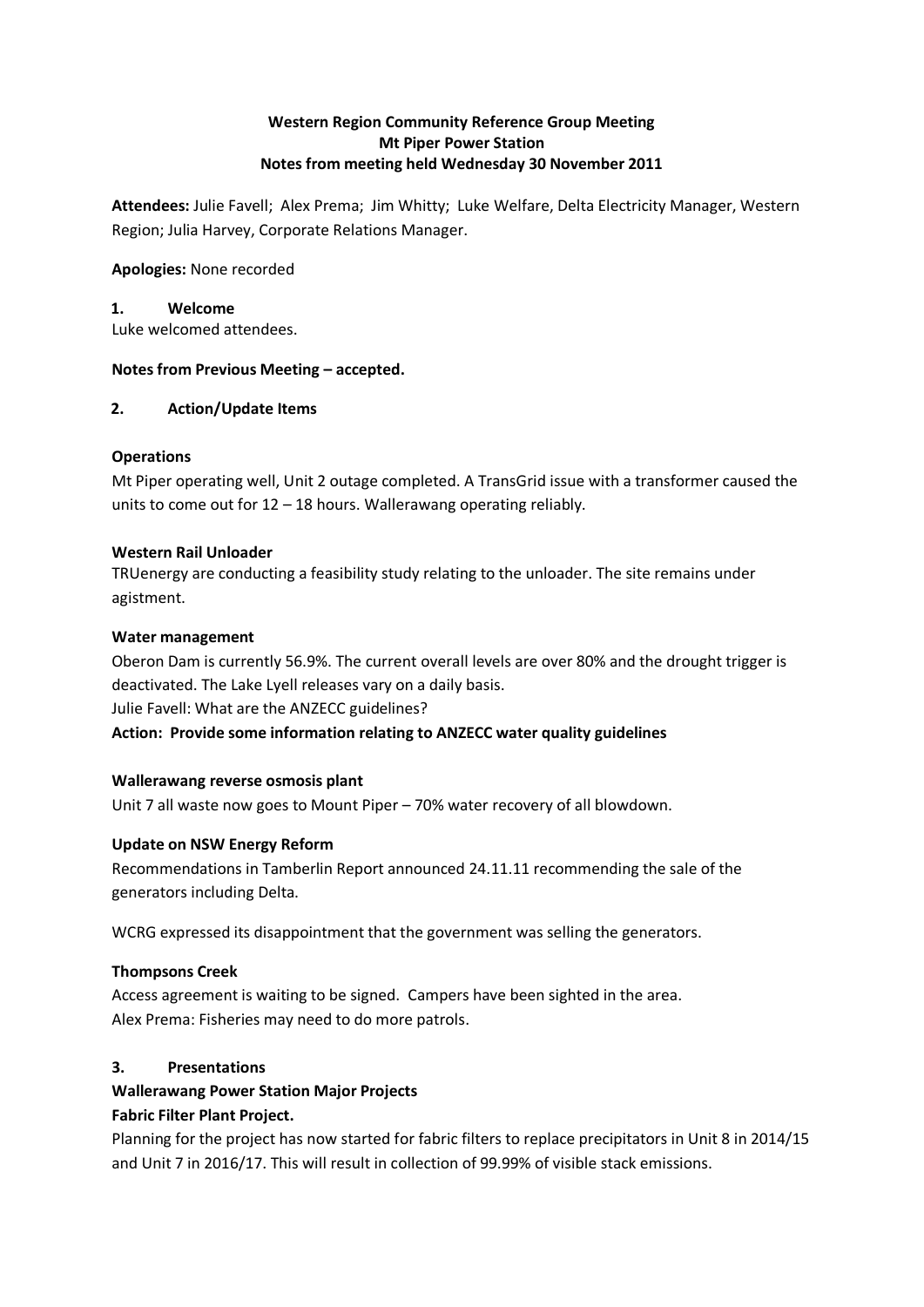Julie Favell: How long does the work take?

Answer: The work will be undertaken during planned outages (around 3 months duration ) the project will take some preparation time for technical planning and assessment, procurement and plant modifications in the lead up.

Jim Whitty: How long do bags last?

Answer: Up to 5 years.

Julia Favell: Is the size of the particulates below 10ppm.

Answer: The size of the particles will be well below 10 ppm.

# **Wallerawang Cooling Tower Blowdown**

An application has been made to the EPA to vary the license for the implementation of works by end 2015 as agreed with BMCS. This is currently on exhibition. We are currently in the design and initiation phase.

Julie Favell expressed that she and the community were very pleased with the outcome. Believed that Delta and other industry in the area should share in managing the impacts. The WCRG meeting supported this statement.

# **Land Management Plan**

Delta would like feedback from the community on developing our Land Management Plan. Targets for the next 12months and the longer term 3-5 years are being identified. The meeting identified the following for consideration:

- The flat space near Wallerawang would be ideal location for plover nesting.
- Low planting on the ash dams should be implemented. Also planting that can be harvested.
- Invasive species should be targeted for management including feral goats, hares and species such as St John's Wort, broom and serrated tussock.
- Additional work on reuse of ash should be undertaken and should be included in legislation.
- Additional field work on threatened species
- Local seed collection.

Julie Favell: Would like information on whether there are radioactive particles in ash. **Action:** Luke Welfare to follow on any radioactive components of ash.

# **Website Update**

Julia Harvey presented the new graphics for the dam levels on the website. This will be implemented in the New Year. The new graphics also include information on the previous week's water releases from Lake Lyell.

The CRG congratulated Delta on the changes and expressed the view that it was important that people could find out information for themselves and that it is transparent.

# **4. General Business**

# **a) Julie Favell**

Concerns were expressed about the proposed council rezoning of Blackmans Flat to industrial/productive land. Expressed opposition to the Mt Piper ash placement, as she believes it is too close to residents in Blackmans Flat. Understands that Delta will keep the ash damp but is concerned that this can't be done 24/7.